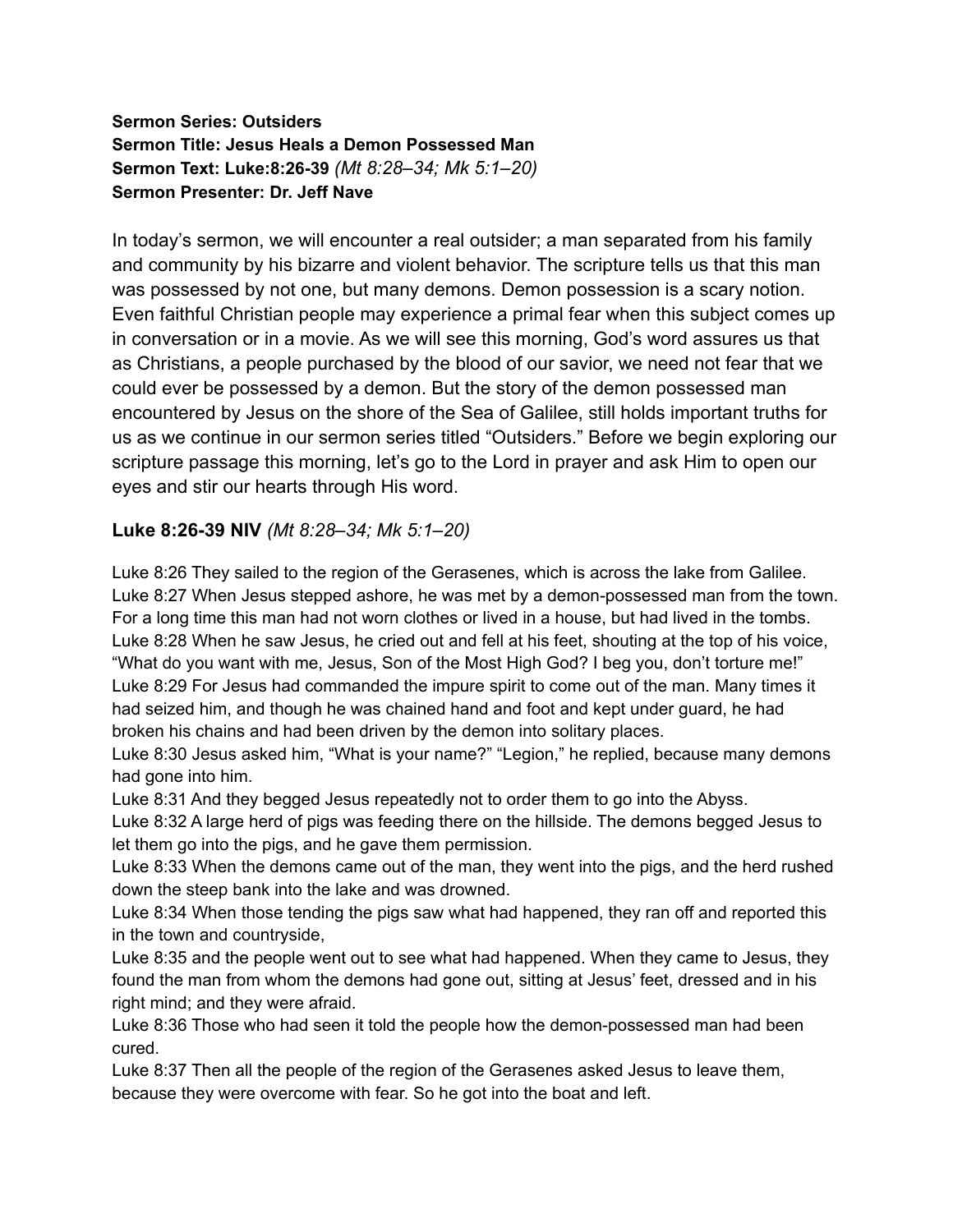Luke 8:38 The man from whom the demons had gone out begged to go with him, but Jesus sent him away, saying,

Luke 8:39 "Return home and tell how much God has done for you." So the man went away and told all over town how much Jesus had done for him.

Do you have questions about this story? You're not alone. There is more to the story than demons and broken chains and drowned pigs, but we may be well served to spend a few moments acknowledging some of the dramatic details of this well known account of demon possession and the casting out of demons by Jesus. This story of demon possession and the dialogue between Jesus and an apparent host of demons who collectively refer to self as "legion" is one of the most famous stories in the New Testament to those outside of Christianity. As I was preparing to examine this passage with you, I listened to an hour-long podcast in the popular series "Stuff to Blow Your Mind." While avoiding the spiritual significance, hosts examined all the influences the story has had on literature and modern media.

As faithful students of God's word, we do not deny or skip past the curious details in this and other passages because we want to understand God's intended message to us in this challenging text. The Bible contains some accounts of historical events that are difficult to understand. If we want to receive all that God has preserved for us in the Holy Scriptures, we must wrestle with these difficult passages and work together as a community of faith to find application in our lives.

There are some accounts of events in the ministry of Christ that leave us with questions about what was actually witnessed by those who were present. I love the story in John, chapter 8 of Jesus writing in the sand before the crowd who intended to stone a woman for adultery. Apparently he wrote things that convicted the hearts and changed the minds of the crowd. I sure would like to know what he wrote, but we are left to speculate about what members of the crowd saw written in the sand that day.

We see an account of the encounter between Jesus and the demon possessed man beside the Sea of Galilee in Matthew and Mark as well as our passage in Luke. The presence of the account in all three synoptic Gospels tells us that all three authors viewed the event as a pivotal moment in Jesus' ministry. Though they were writing to different audiences (Luke for a Gentile audience, Matthew for a traditional Jewish audience, and Mark for Roman Christians) the authors relate to us direct eye witness accounts that preserve each meaningful detail of the story. This leaves us not with the question, "what exactly happened?" but with the bigger question, "what does it mean?"

# **The timing of Jesus' encounter with the demon possessed man.**

**The very idea that a man was actually possessed by a legion of demons.**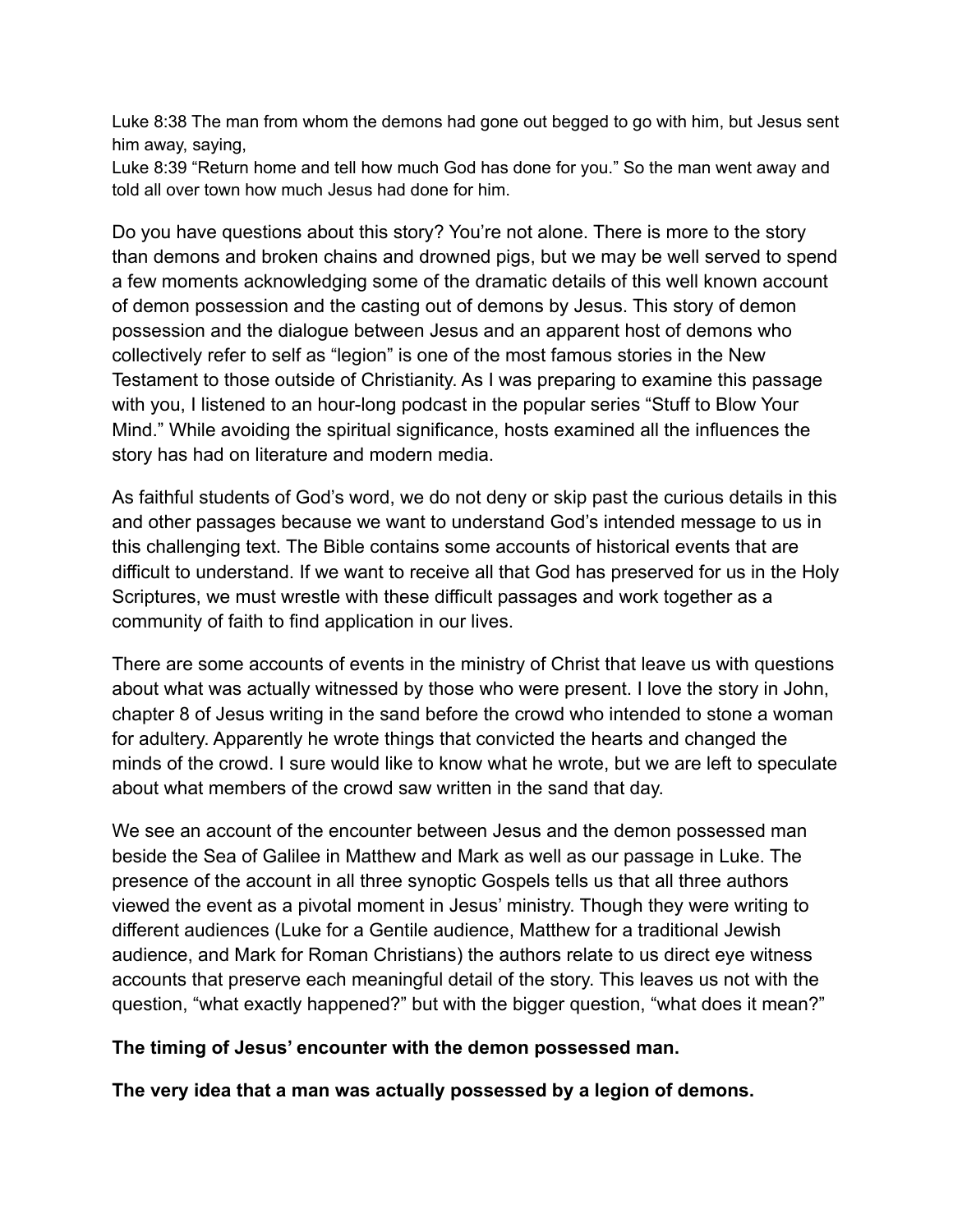### **Jesus' response to the demons and the man he delivered.**

### **The response of the local townspeople to the deliverance of one of their own.**

In our limited time this morning, I would like for us to wrestle with the significance of: the timing of Jesus' encounter with the Demon possessed man in relation to other events, the very idea that a man was actually possessed by a legion of demons, Jesus response to the demons and the man he delivered, and finally, the response of the local townspeople to the deliverance of one of their own. And I believe that along the way, we will discover some important truths about our relationship with Christ and his response to the things that are separating us from a full and meaningful relationship with him.

#### **The timing of Jesus' encounter with the demon possessed man.**

Every Gospel account of the man possessed with many demons opens with Jesus stepping out of a boat he shared with his disciples and immediately being confronted by the demon possessed man. Luke says he was "met" by the man. Mark says he was "immediately met" by the man. Some translations reflect the Greek language emphasis by saying that the man "ran up to" or "confronted" Jesus. This may cause some readers to conclude that Jesus was surprised by the encounter. The broader context of our passage suggests otherwise.

Each of the four Gospels in our Bible, Matthew, Mark, Luke, and John brackett the events of Jesus' earthly ministry with his baptism by John the Baptist at the beginning, and the Passion Narrative of his death, burial and resurrection at the end. The order of events in between varies between the different authors. We are not troubled by this because none of the Gospel writers claims to have provided us with a specific timeline. The general timeline is, Jesus' earthly ministry began at his baptism by John and ended with his death, burial and resurrection, and here are some of the awesome things he did in between. Our scripture today is an exception to this loose narrative arrangement. Including the events that occur prior to and immediately after our selected scripture, Matthew, Mark and Luke all follow the same narrative sequence; Jesus was ministering to groups of people along one side of the Sea of Galilee, He got into a boat with his disciples to sail across to the other side and encountered a dangerous storm that frightened the disciples. He calmed the storm in an instant and they arrived on the other side. As Jesus stepped out of the boat, he was confronted by the man possessed with many demons, and he cast them out. Afterwards he was asked by the people of that region to leave. Jesus and his disciples got back in the boat and returned to the other side where he continued to teach and heal and perform other miracles. Two weeks ago, our Associational Missions Strategist, Don Pucik shared with us a message based on the words of Jesus we find recorded later in the Gospel of Luke.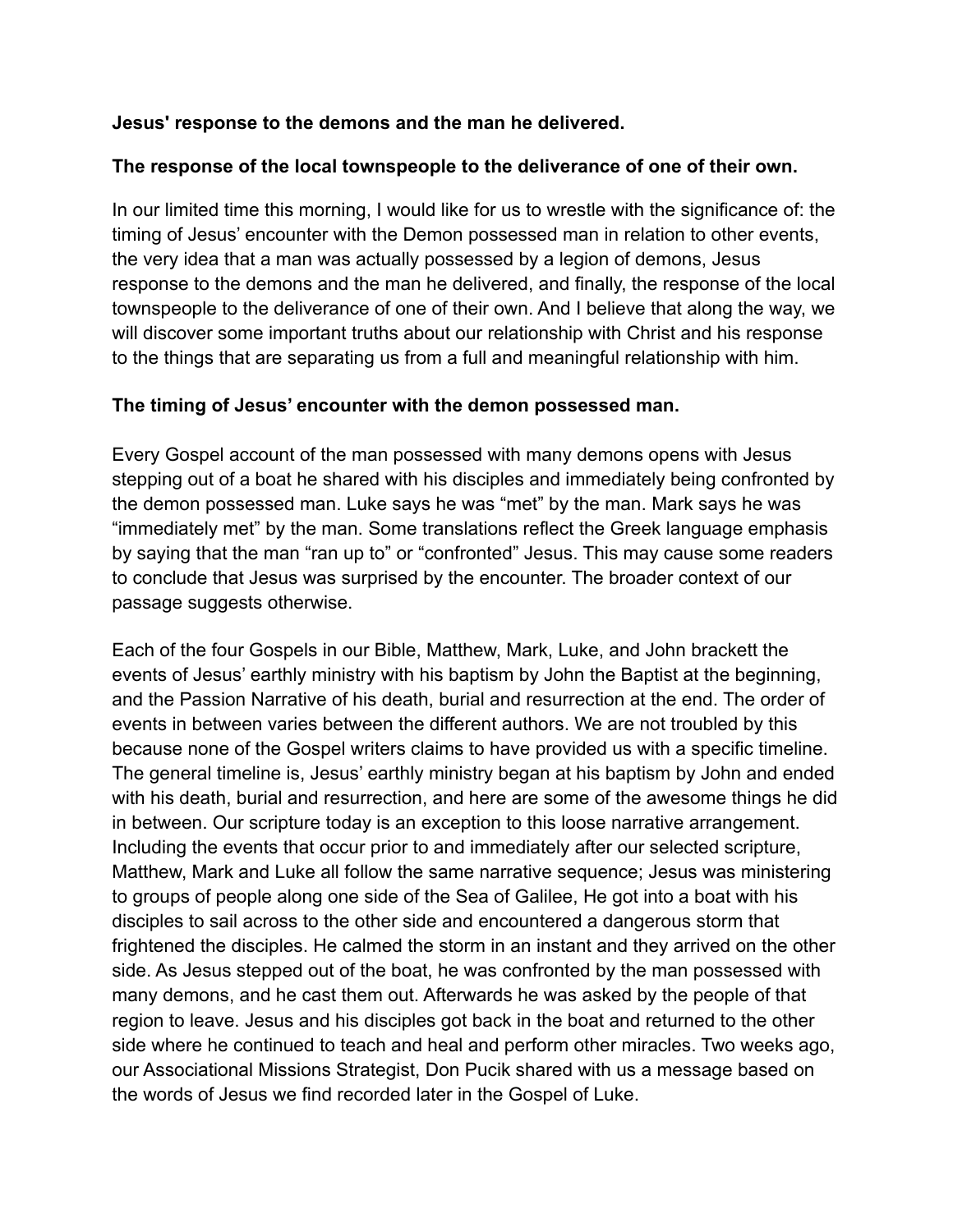Luke 15:4 "Suppose one of you has a hundred sheep and loses one of them. Doesn't he leave the ninety-nine in the open country and go after the lost sheep until he finds it?

Jesus left the crowds and traveled across the Sea of Galilee to deliver one man from darkness. If you will allow him to come to your rescue, he will do whatever it takes to reach you and save you. No distance, no storm, no evil force will keep him from saving your soul.

# **The very idea that a man was actually possessed by a legion of demons.**

Modern claims that demon possession is an ancient superstitious belief that has given way to an enlightened view of mental illness are simply not compatible with any orthodox Christian treatment of scripture. While there is clear evidence that some diseases of the body or mind have been wrongly labeled demonic, the number of explicit references to demons and demon possession in our New Testament, and similar descriptions in the Old Testament, simply do not allow us to ignore the idea that evil spiritual beings are at work in our world.

Many enlightened modern thinkers scoff at the idea of demons or demon possession because they fundamentally reject the concept of evil as a spiritual force and any notion of Satan as a real individual personality of evil. I sometimes fear that a competing dilemma for God's people is the distraction that comes from dwelling on Satan, demons and the demonic too much. Here's a concise statement about demons from the Baker Encyclopedia of the Bible. The authors of this reference work are trusted conservative Biblical scholars.

**Angels were created to worship and praise God, to serve him, and to act as his messengers. The Bible states that they are "ministering spirits sent forth to serve, for the sake of those who are to obtain salvation" (Heb 1:14). The fallen angels have a similar function, but a different master. Their allegiance is to the devil, whom they serve out of fear and delusion. They desire to work with human beings, but their purpose is to carry out the schemes of Satan and to oppose God. They tempt, deceive, and delude people so as to bring them to eternal damnation. In opposing God they attack, oppress, hinder, and accuse the people of God.**

We cannot afford to entirely dismiss the schemes of evil that are at work in our world. The Apostle Paul admonishes us to take this issue seriously.

Ephesians 6:10 Finally, be strong in the Lord and in his mighty power.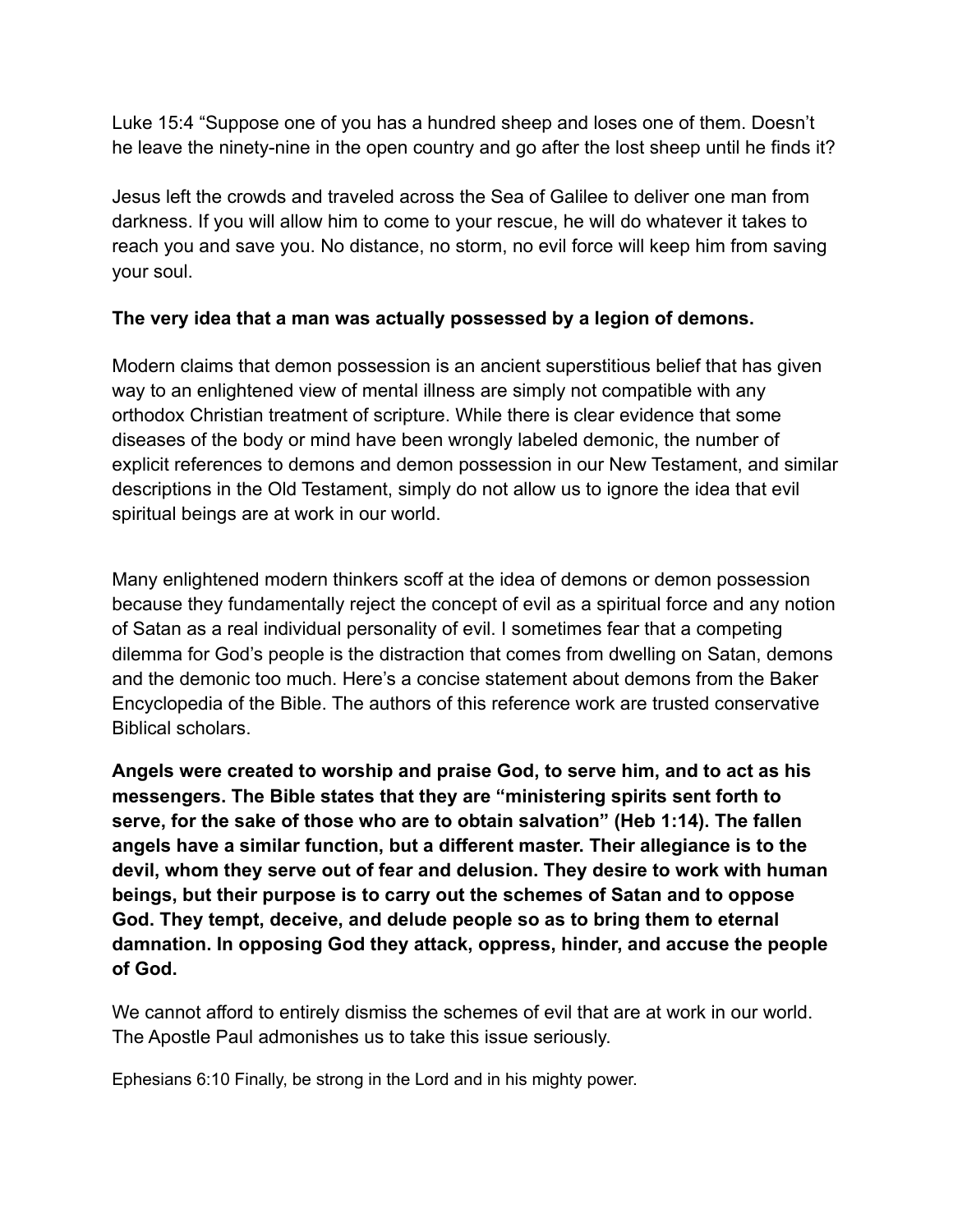Ephesians 6:11 Put on the full armor of God, so that you can take your stand against the devil's schemes.

Ephesians 6:12 For our struggle is not against flesh and blood, but against the rulers, against the authorities, against the powers of this dark world and against the spiritual forces of evil in the heavenly realms.

But here's some assurance that we are safe from any eternal threat that might be posed by the forces of darkness.

Ephesians 1:13 And you also were included in Christ when you heard the message of truth, the gospel of your salvation. When you believed, you were marked in him with a seal, the promised Holy Spirit,

Ephesians 1:14 who is a deposit guaranteeing our inheritance until the redemption of those who are God's possession—to the praise of his glory.

Romans 8:37 No, in all these things we are more than conquerors through him who loved us. Romans 8:38 For I am convinced that neither death nor life, neither angels nor demons, neither the present nor the future, nor any powers,

Romans 8:39 neither height nor depth, nor anything else in all creation, will be able to separate us from the love of God that is in Christ Jesus our Lord.

As Christians we can rest assured that our eternity is sealed, but that doesn't mean we won't face difficulties or temptations that are intended to harm our relationship with our savior. The apostle Paul tells us that these may lead to what he calls "strongholds."

2 Corinthians 10:3 For though we live in the world, we do not wage war as the world does. 2 Corinthians 10:4 The weapons we fight with are not the weapons of the world. On the contrary, they have divine power to demolish strongholds.

2 Corinthians 10:5 We demolish arguments and every pretension that sets itself up against the knowledge of God, and we take captive every thought to make it obedient to Christ.

Paul gives us the prescription for responding to any evil influence that impacts us or those around us: focus on Jesus. So let's consider:

#### **Jesus' response to the demons and the man he delivered.**

The demons who had possessed the man in our story made quite a scene when Jesus stepped out of the boat. It is interesting to note that the first thing that we know Jesus spoke out loud was a question. Much has been made of Jesus asking for the demon's name. Some have turned this question into the central feature of exorcism rituals and claim that if you can get a demon to tell you its name, you will have power over it. It is probably not a great idea for us to build any type of conclusion about the demonic world on Jesus' question. It was not a part of his other encounters with the demonic recorded in scripture. It is reasonable for us to conclude that there was more going on here than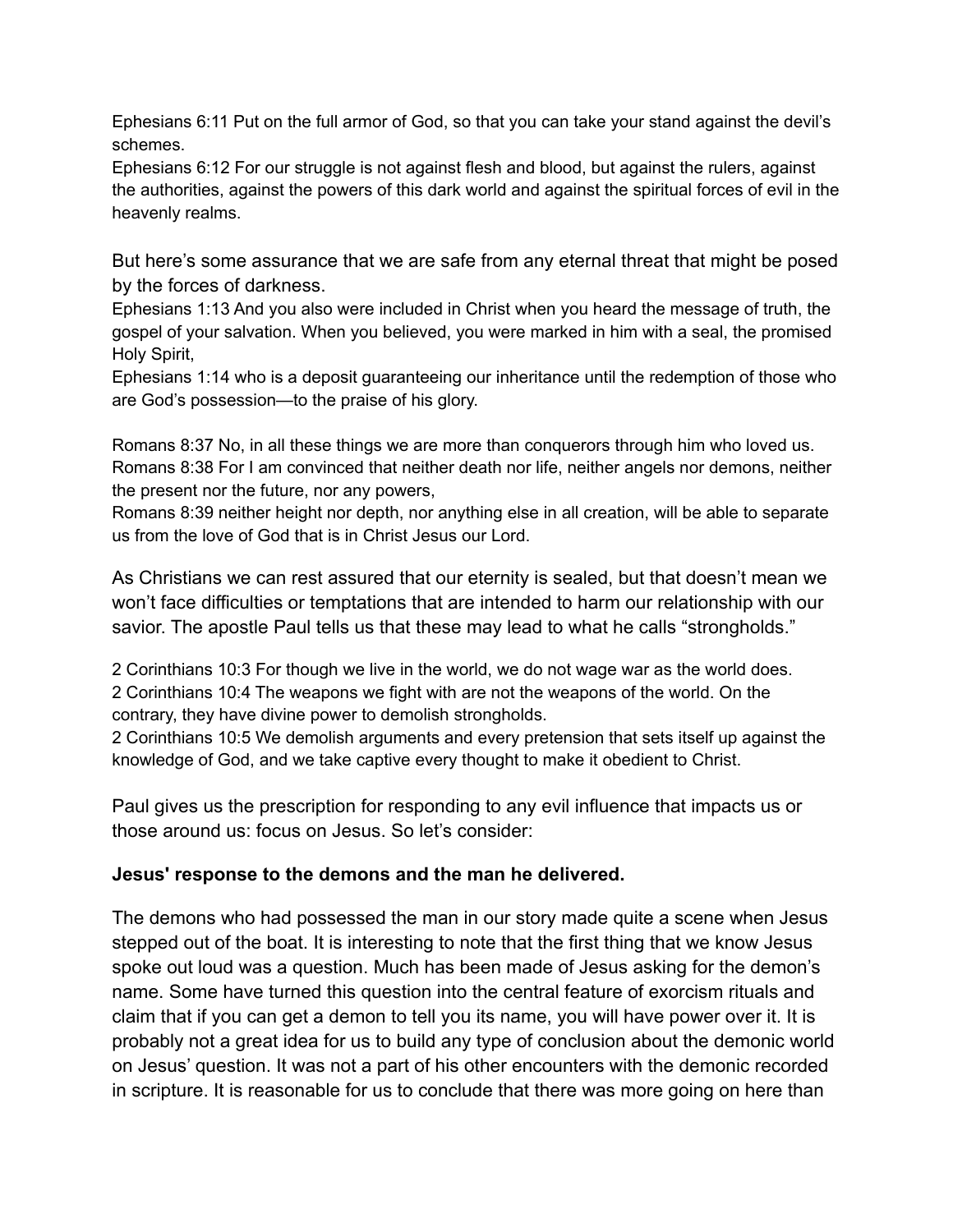the actual words the disciples and others heard Jesus say. Luke uses a past tense verb to describe Jesus' work to cast the demon out in verse 29 of our passage.

Luke 8:29 For Jesus had commanded the impure spirit to come out of the man.

The Greek verb, *parangellō* is used here in its inceptive aorist tense to indicate an action that was undertaken in the past and continues. Jesus had begun the work of casting the demons out before the very dramatic exchange witnessed by others. Another way to think about this is that Jesus' very presence expelled all spiritual darkness. He began driving out the evil spirits as soon as the boat drew near the shore. I am afraid we will not have adequate time this morning to fully explore the significance of the pigs into which the legion of demons fled. It is true that pigs were considered unclean by practicing Jews of Jesus day and there may be an illustration there, but unclean or not, the herd of domestic pigs was being cared for by herdsmen and their demise was a tragedy to their owner. I will briefly point out a couple of things I recently learned about domestic pigs. Stampeding or rushing blindly into danger is not a common behavior, and secondly, pigs are excellent swimmers. This would seem to reinforce the notion that something very strange happened to these pigs and the general notion that the primary goal and function of demons is to destroy life. After the demise of the herd of pigs, the formerly demon possessed man sat quietly before Jesus and expressed his desire to follow his deliverer. This scene brings to my mind the words of Jesus found in Matthew 11:28. While the demons raged, Jesus called to the soul of the desperate man inside:

Matthew 11:28 "Come to me, all you who are weary and burdened, and I will give you rest.

# **The response of the local townspeople to the deliverance of one of their own.**

The uncharacteristic and violent stampede of a large herd of pigs (Mark says about 2000) into the lake and their subsequent drowning would have been hard to forget, but our scripture tells us that the thing that stirred fear in the herdsmen and the locals was the change that had taken place in the man formerly possessed.

Luke 8:35 and the people went out to see what had happened. When they came to Jesus, they found the man from whom the demons had gone out, sitting at Jesus' feet, dressed and in his right mind; and they were afraid.

Luke 8:36 Those who had seen it told the people how the demon-possessed man had been cured.

Luke 8:37 Then all the people of the region of the Gerasenes asked Jesus to leave them, because they were overcome with fear. So he got into the boat and left.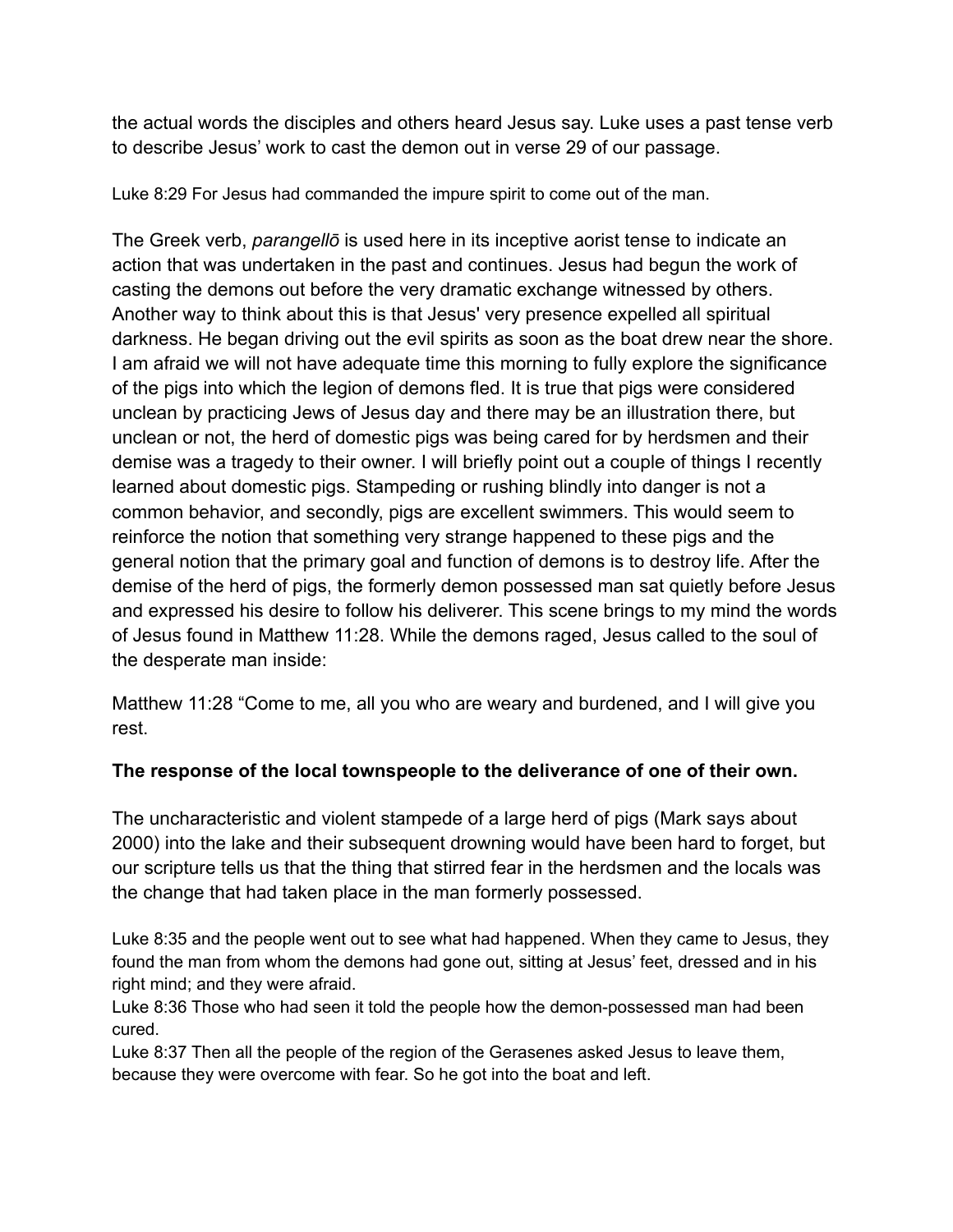What a tragedy that the people of this region failed to receive Jesus and the deliverance he offered to all of them. We have reason to believe that the people living in this area had been influenced by a number of religious ideas, including Judaism, but had failed to choose any particular faith system. Like so many today, they had heard things, some good, some bad, about a number of religions. They were likely people who held to some meaningful community values, but had not embraced accountability to God. They probably did not deny the existence of God or gods, but no one in their community had ever had a personal encounter with the Almighty. Sure, they had a violent, demon possessed man living in the tombs, but they had just gotten used to it without really thinking about the spiritual significance. Then Jesus came. It was through the miraculous deliverance of the man they had come to know as a hopeless case that they were confronted with undeniable evidence of the God of the Universe. That their initial response was fear is not surprising. When he saw the Lord in all his glory, God's chosen prophet, Isaiah, said:

Isaiah 6:5 "Woe to me!" I cried. "I am ruined! For I am a man of unclean lips, and I live among a people of unclean lips, and my eyes have seen the King, the LORD Almighty."

When John, the author of the book of Revelation saw Jesus on his throne, he fell at his feet as though dead.

Revelation 1:17 When I saw him, I fell at his feet as though dead. Then he placed his right hand on me and said: "Do not be afraid. I am the First and the Last.

When we truly see God, we cannot help but tremble because if we understand who he is and who we are, we know that we can never be worthy of his love. If we have truly seen him, we know that we must accept him for who he is and surrender to him, or reject him. For many people, it is easier to pretend he doesn't exist than to make this choice. As long as we have a general idea of who Jesus is we can pretend that he was a good man with some good ideas. This is a comfortable place to live; doing what I think is best, following my own judgement. When we finally see the truth; when we have that experience that demands we make a choice, fear and trepidation are natural responses. We may fight it, or insist that our way is better. Many will ultimately choose to deny Him, but still Jesus calls,

Matthew 11:28 "Come to me, all you who are weary and burdened, and I will give you rest."

The Praise Team is coming to lead us again. We call this a time of invitation. Jesus invites you to a relationship with him that will save you from the harm intended by evil forces and from the consequences of doing things your way. We invite you to talk with